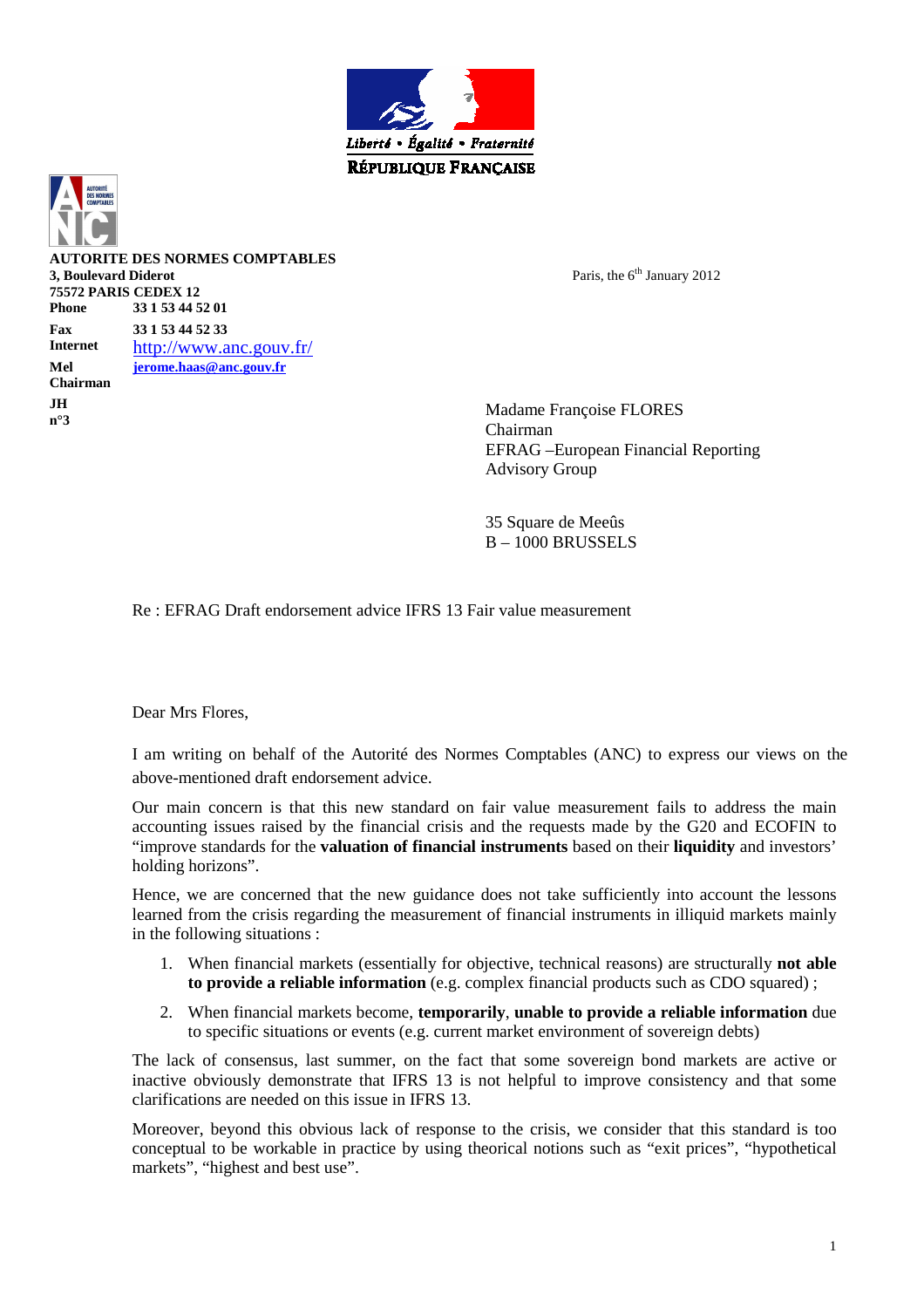The IASB should have launched a public consultation on the result of its standard-by-standard review of the references to fair value in IFRS in order to assess whether the term "fair value" as defined by IFRS 13 is still relevant in the context of a specific standard. Indeed, we believe that revising the definition of fair value, where currently used in IFRS, and defining it as an exit price, without discussing the measurement objective and the measurement basis of the standards affected, in light of the needs of financial statements users, may lead to conclusions that are not necessarily the most relevant. Such consultation not having taken place, we consider that it should now be undertaken.

For all the reasons stated above, we disagree with EFRAG's draft conclusion on the assessment that IFRS 13 Fair value measurement satisfies the endorsement criteria. We consider, on balance, that the European Commission should not endorse IFRS 13 as currently stated.

Our detailed comments on the draft advice are set out in the Appendix I to this letter. If you have any questions concerning our comments, we would be pleased to discuss them.

Yours sincerely,

 $H =$ 

Jérôme HAAS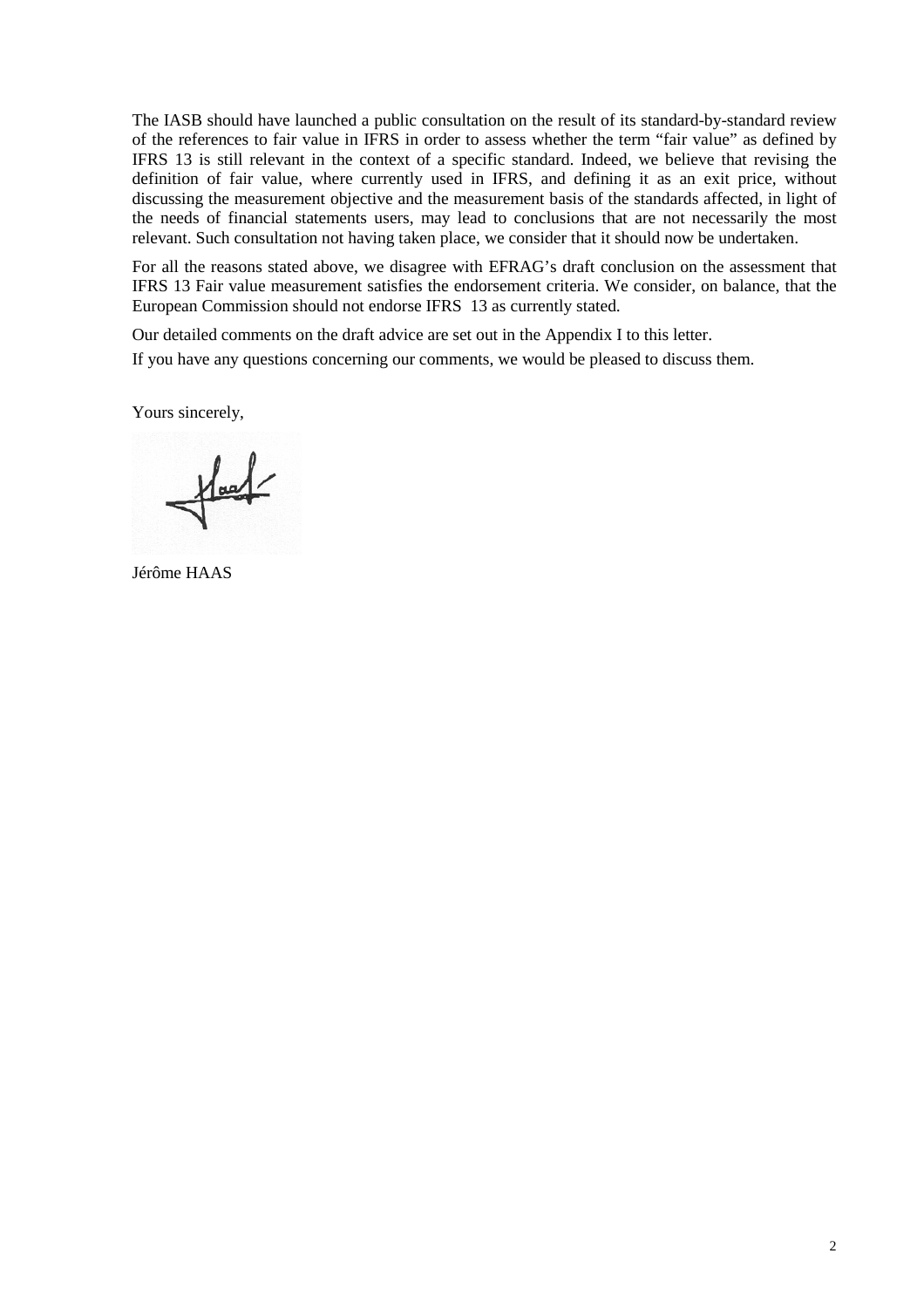# **Appendix I**

## **Detailed comments**

- 1 *EFRAG's initial assessment of IFRS 13 is that it meets the technical criteria for endorsement. In other words, it is not contrary to the principle of true and fair view and it meets the criteria of understandability, relevance, reliability and comparability. EFRAG's reasoning is set out in Appendix 2.* 
	- (a) *Do you agree with this assessment?*   $\Box$  *Yes*  $\Box$  *Yo*

*If you do not, please explain why you do not agree and what you believe the implications of this should be for EFRAG's endorsement advice.* 

(b) *Are there any issues that are not mentioned in Appendix 2 that you believe EFRAG should take into account in its technical evaluation of IFRS 13? If there are, what are those issues and why do you believe they are relevant to the evaluation?* 

As a preliminary remark, we remain convinced that the debate on how to define fair value cannot be dissociated from the debate on when fair value is a relevant measurement basis. The issue of when to use fair value is an essential consideration in order to ensure that the measurement is determined in a manner which is consistent with the objective of using fair value in the first place.

The ANC disagrees with the EFRAG's initial assessment of IFRS 13 regarding the following criteria :

### *Relevance*

The definition of fair value in IFRS 13 reflects only an exit price notion. We consider that limiting the concept of fair value to such a specific notion may not be relevant for all assets and liabilities. Namely, a distinction should be drawn between financial and non financial assets and liabilities that are different by nature. For instance, for financial assets and liabilities, an exit price is relevant only for those that are effectively actively traded by the entity as it better reflects the future cash flows associated with the business model. On the opposite, in the case of a business combination where it is necessary to allocate the transaction price to the individual assets and liabilities acquired, while the exit price may be considered a reasonable proxy for some items, we are not convinced that this would necessarily be the case for all items.

Having not done so previously, the IASB should launch a public consultation on the result of its standard-by-standard review of the references to fair value in IFRS in order to assess whether the term "fair value" as defined by IFRS 13 is still relevant in the context of a specific standard. Indeed, we believe that revising the definition of fair value, where currently used in IFRS, and defining it as an exit price, without discussing the measurement objective and the measurement basis of the standards affected, in light of the needs of financial statements users, may lead to conclusions that are not necessarily the most relevant.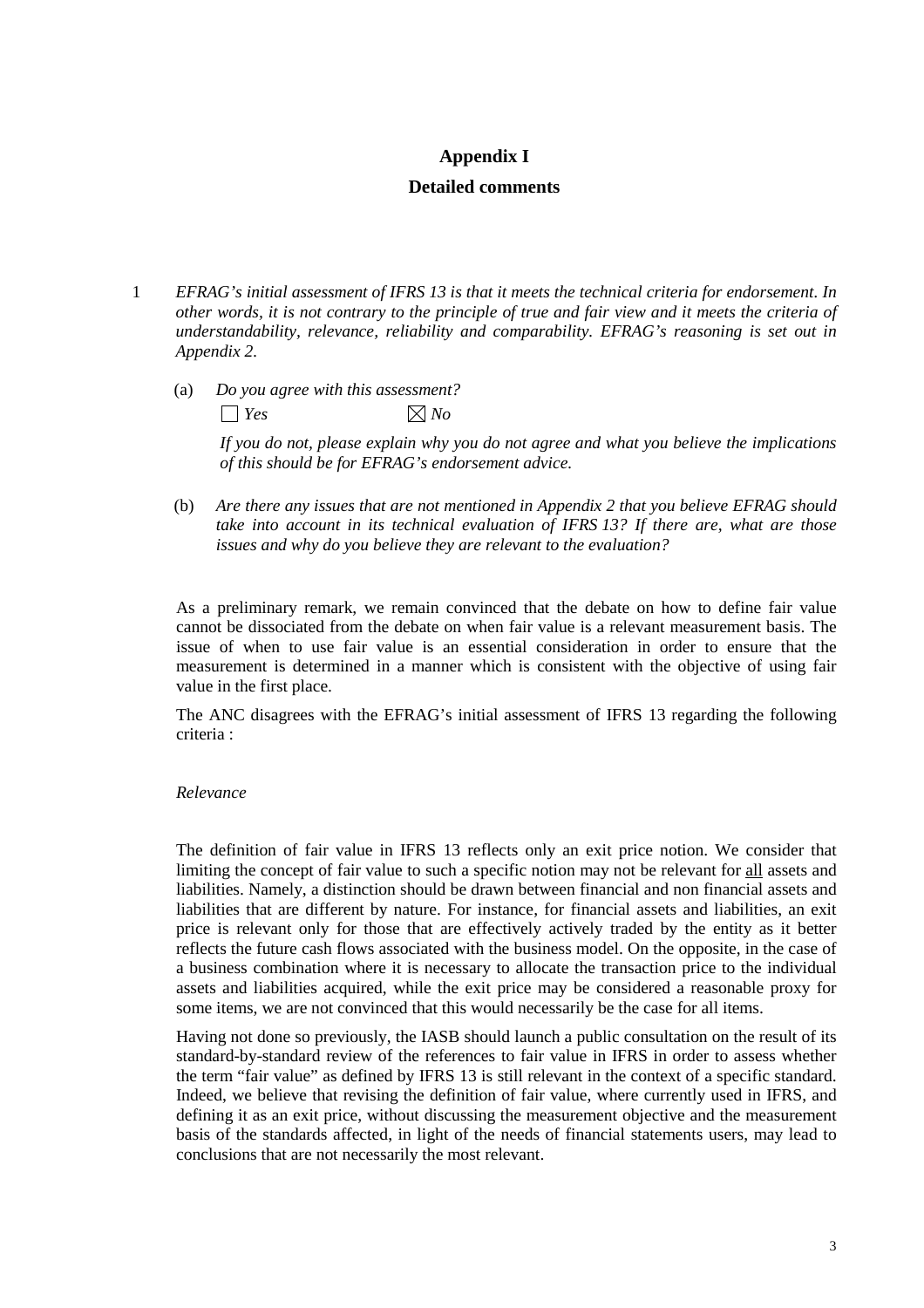We are also of the view that IFRS 13 presumes that efficient markets are available for most assets and liabilities. We believe, as it has been further illustrated by the recent financial crisis, that markets are not efficient and hence that the concept underlying this standard and the relevance of a fair value measurement can be challenged.

Lastly, the ANC observes that IFRS 13 is too conceptual. As a result it may be unworkable in certain circumstances. Indeed, for financial and non-financial assets and liabilities that are not quoted on active markets (i.e. most of assets and liabilities), it requires preparers to assess a fair value reflected in a theorical market with hypothetical market participants assuming a hypothetical highest and best use.

### *Reliability*

We observe that level 3 measurement contains a significant amount of unobservable inputs, i.e. entity-specific assumptions on what a hypothetical market would be. As such, we question how the Board reconciles this fact with the conclusion that such a measurement does in fact represent a reliable exit price measurement.

In fact, we are definitely not convinced that a measurement based on a hypothetical market participant on a hypothetical market can be considered as a reliable market value, due to the level of entities' own assumptions involved. In any case, we still consider that level 3 measurements (which contain significant entities' own assumptions on hypothetical markets and liquidity) are very far from a reliable market value and remain convinced that additional work should be done on these topics in order to clarify how entities should measure items that are not traded in active markets. The recognition of the change in unreliable fair value of level 3 financial instruments in profit or loss (such as CDOs) has indeed raised major issues during the recent financial crisis, which have not yet been addressed by the Board. We also observe that IFRS 13 does not consider the possibility of a reliability threshold or a practicability exception for the measurement of fair value. We remain convinced that in certain circumstances, when fair value cannot be assessed reliably, exceptions should be made to the recognition or the measurement principles. For instance,

- a) As expressed in our response on ED "IAS 39 financial instruments" classification and measurement, we believe that the use of fair value is not relevant for unquoted equity instruments whose fair value is not reliable;
- b) As expressed in our response on "IFRS 3 R", we believe that reliable measurement should be maintained as one of the criteria to recognise an intangible asset separately from goodwill.

As a consequence, the ANC believes that IFRS 13 does not meet the criterion of reliability on these points.

### *Comparability*

As a general remark, the ANC considers that comparability may be achieved through clear explanation in disclosure of the measurement method and assumptions used by an entity rather than by using a unique rule applied to all assets and liabilities.

Moreover, following the sovereign crisis last summer, it is obvious that IFRS 13 guidances (based on the 2008 EAP guidances) would not have helped to improve consistency in the determination of when a market become inactive.

### *Conclusion*

Overall, the ANC considers that IFRS 13 does not meet the criteria for endorsement.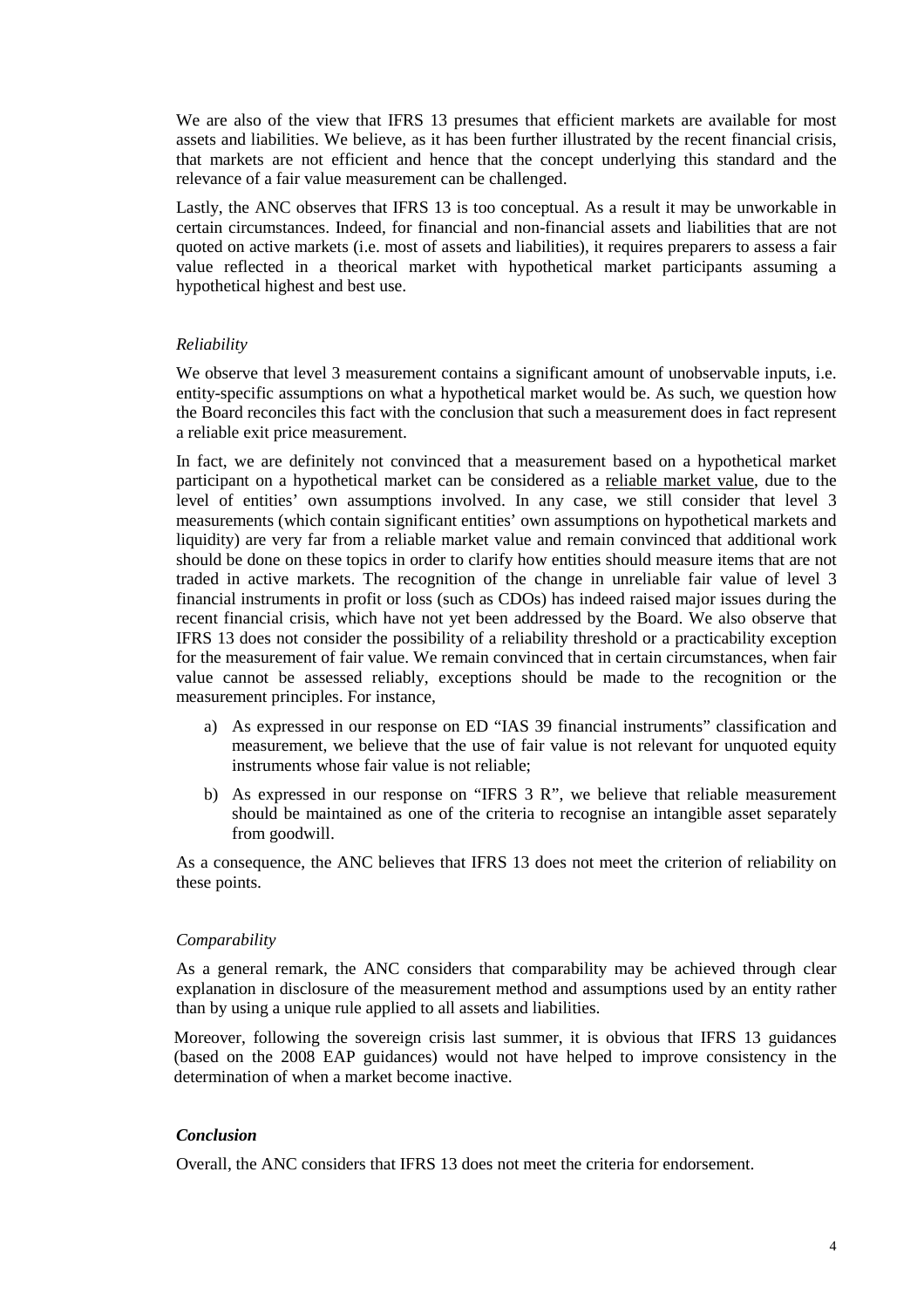2 *EFRAG is also assessing the costs that are likely to arise for preparers and for users on implementation of IFRS 13 in the EU, both in year one and in subsequent years. Some initial work has been carried out, and the responses to this Invitation to Comment will be used to complete the assessment.* 

*The results of the initial assessment of costs are set out in paragraphs 3-10 of Appendix 3. To summarise, EFRAG's initial assessment is that costs to be incurred by preparers in implementing and applying IFRS 13 are not expected to be significant. IFRS 13 is likely to be neutral in terms of costs for users.* 

*Do you agree with this assessment?*   $\Box$  *Yes*  $\boxtimes$  *No* 

*If you do not, please explain why you do not and (if possible) explain broadly what you believe the costs involved will be?* 

Assuming that IFRS 13 is "not expected to affect the current practice" (according to EFRAG's assessment), we would agree that costs to be incurred by preparers in implementing IFRS 13 are consequently not expected to be significant.

However, as mentionned above, it is very difficult to assess the application consequences of the new paradigms introduced by IFRS 13 such as "exit price", "principal market" or "highest and bset use". The review by preparers of all of their valuation methods and processes to ensure that they still comply with the new requirements may involve significant costs at inception.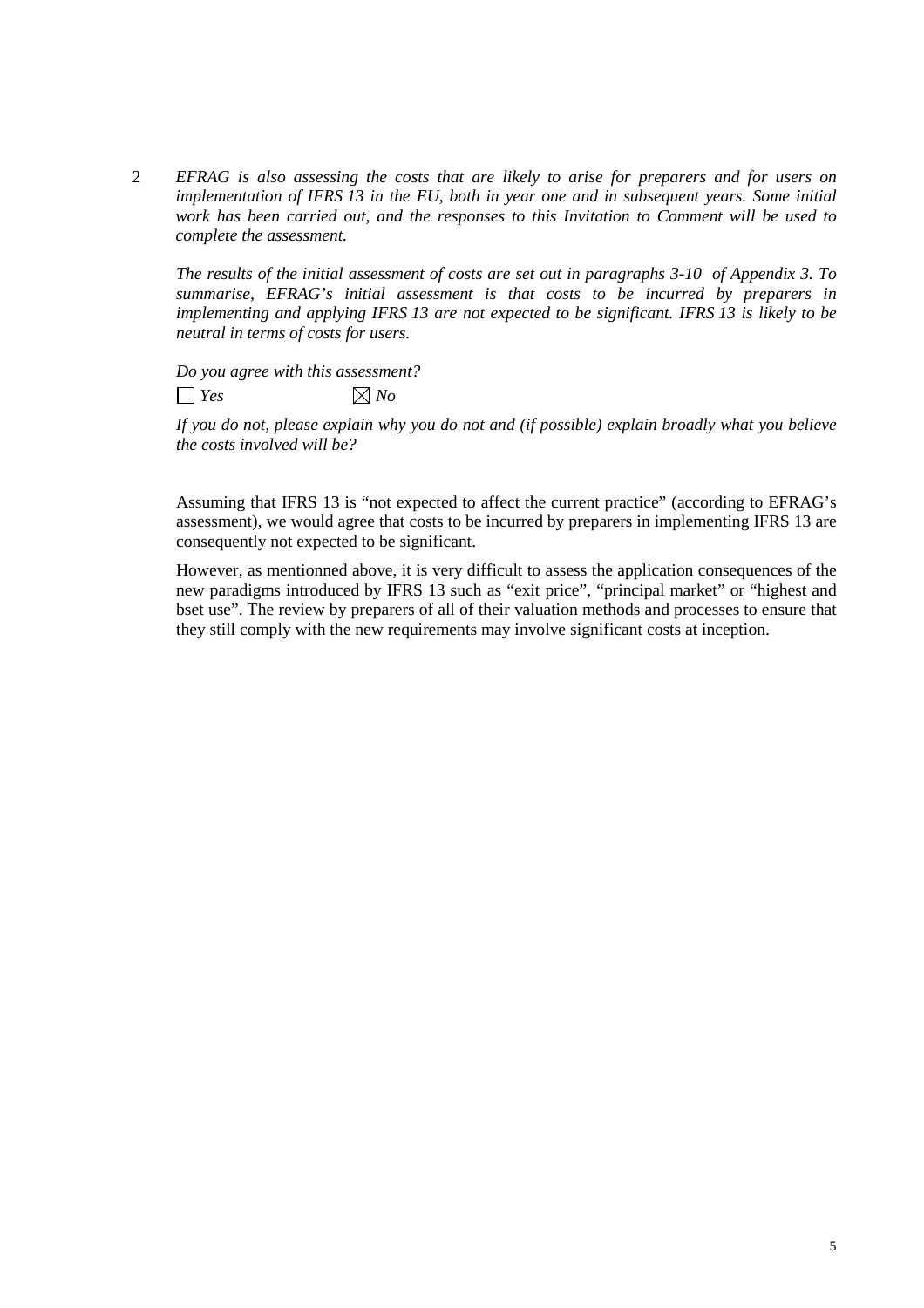3 *In addition, EFRAG is assessing the benefits that are likely to be derived from IFRS 13. The results of the initial assessment of benefits are set out in paragraphs 11-12 of Appendix 3. To summarise, EFRAG's initial assessment is that IFRS 13 will facilitate preparers in applying and users in better understanding the fair value measurements applied in financial statements and will help to improve consistency in the application of fair value measurement.* 

*Do you agree with this assessment?* 

 $\Box$  *Yes*  $\Box$  *Yo* 

*If you do not agree with this assessment, please provide your arguments and indicate how this should affect EFRAG's endorsement advice?* 

Consistently with our comment in Q1 above, we disagree with EFRAG's assessment that IFRS 13 will facilitate a better understanding of fair value measurements due to the too theorical notions introduced by this standard.

Moreover, following the sovereign crisis last summer, it is obvious that IFRS 13 guidances (based on the 2008 EAP guidances) would not have helped to improve consistency in the determination of when a market become inactive.